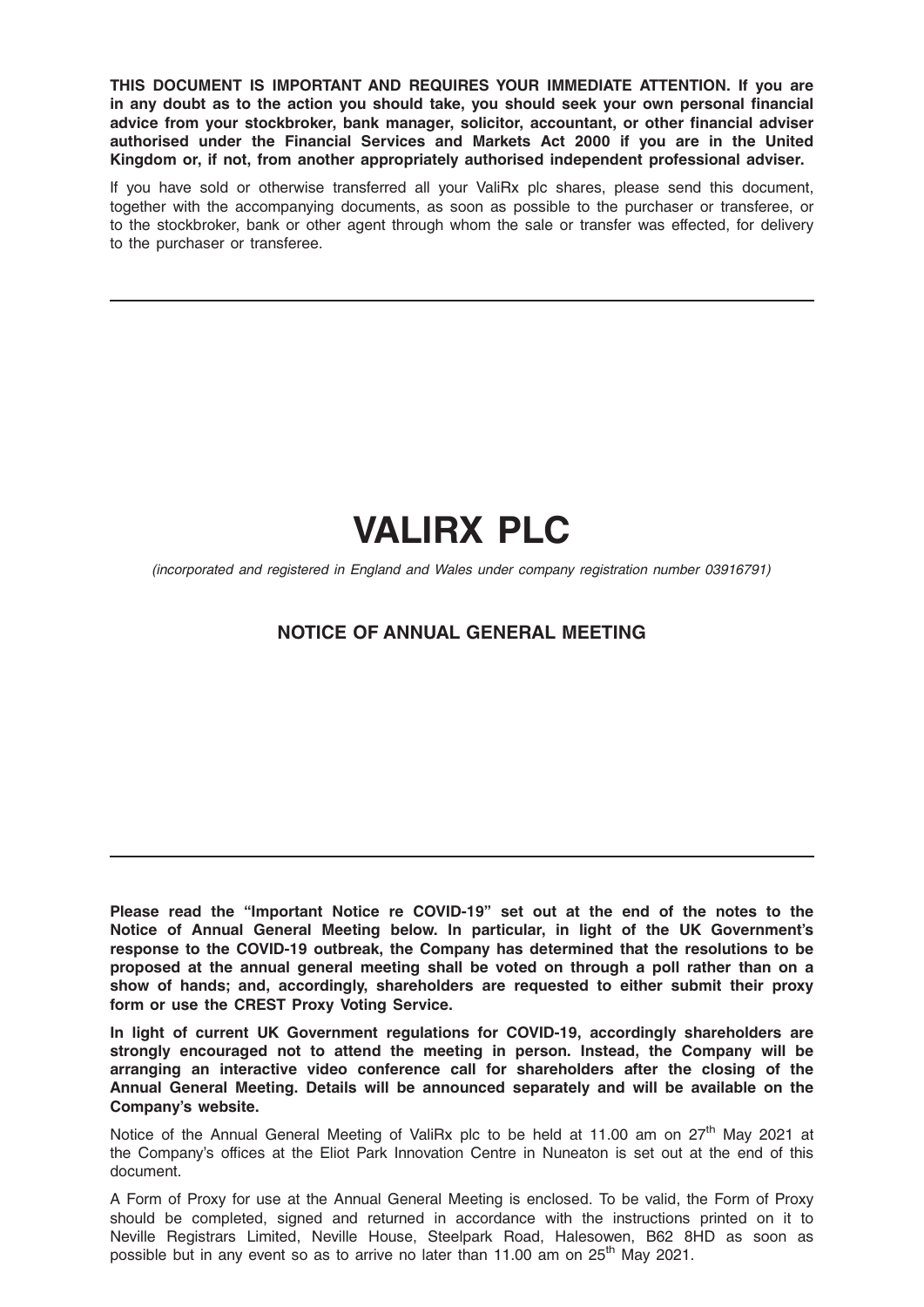## LETTER FROM THE CHAIRMAN OF VALIRX PLC

(Incorporated and registered in England and Wales under company registration number 03916791)

Registered office Stonebridge House Chelmsford Road Hatfield Heath CM22 7BD

30th April 2021

To the shareholders of ValiRx plc (the "Company")

### Notice of Annual General Meeting

Dear Shareholder,

I am pleased to be writing to you with details of our Annual General Meeting ("AGM") which we are holding at 11.00 am on 27<sup>th</sup> May 2021 at the Company's offices at Eliot Park Innovation Centre in Nuneaton. Given the current Government advice on lockdown restrictions associated with the pandemic, shareholders are strongly encouraged not to attend the AGM in person. It is intended that the AGM will instead be constituted with a minimum quorum and accordingly shareholders are requested to vote by proxy. Please read the "Important Notice re COVID-19" set out in the notes to the notice of AGM below. The formal notice of AGM is set out on page 4 of this document.

If you would like to vote on the resolutions, you can appoint a proxy to exercise all or any of your rights to vote at the AGM by using one of the methods set out in the notes to the notice of AGM.

There are no directors that are subject to the retirement by rotation provisions of the Articles of Association, which require a director to retire at the third annual general meeting at which he was last elected.

#### **Resolutions**

#### Resolution 1 – to receive the annual report and accounts

The Chairman will present the annual report and accounts for the year ended 31 December 2020 to the meeting. These accounts will be available on the Company's website at www.valirx.com from today's date. However, shareholders who have elected not to receive electronic communications will also find a copy of these accounts enclosed with this document.

#### Resolutions 2 and 3 – re-appointment of auditors

Resolution 2 relates to the re-appointment of Adler Shine LLP as the Company's auditors to hold office until the next AGM of the Company and Resolution 3 authorises the directors to set their remuneration. The directors have delegated the responsibility of setting the auditors' remuneration to the Audit Committee of the Board.

#### Resolution 4 – allotment of share capital

The directors believe the Company's cash reserves are currently sufficient to cover the Company's planned expenditure over the next period. However, for strategic reasons, the directors are seeking authority to allot ordinary shares in the capital of the Company (i) up to an aggregate nominal amount of twenty thousand pounds (£20,000) representing approximately 30 per cent. of the Company's issued ordinary share capital, in connection with a rights issue or other pro-rata offer in favour of holders of ordinary shares, and (ii) otherwise, up to a maximum nominal amount of £20,000, being approximately 30 per cent of the Company's issued share capital (the Company's issued share capital comprised 65,049,156 ordinary shares as at 29<sup>th</sup> April 2021, the latest practicable date before publication of this letter), during the period up to the conclusion of the next AGM in 2022 or, if earlier, the date 15 months after the date of the passing on the resolution.

As at the date of this letter, the Company does not hold any ordinary shares in the capital of the Company in treasury.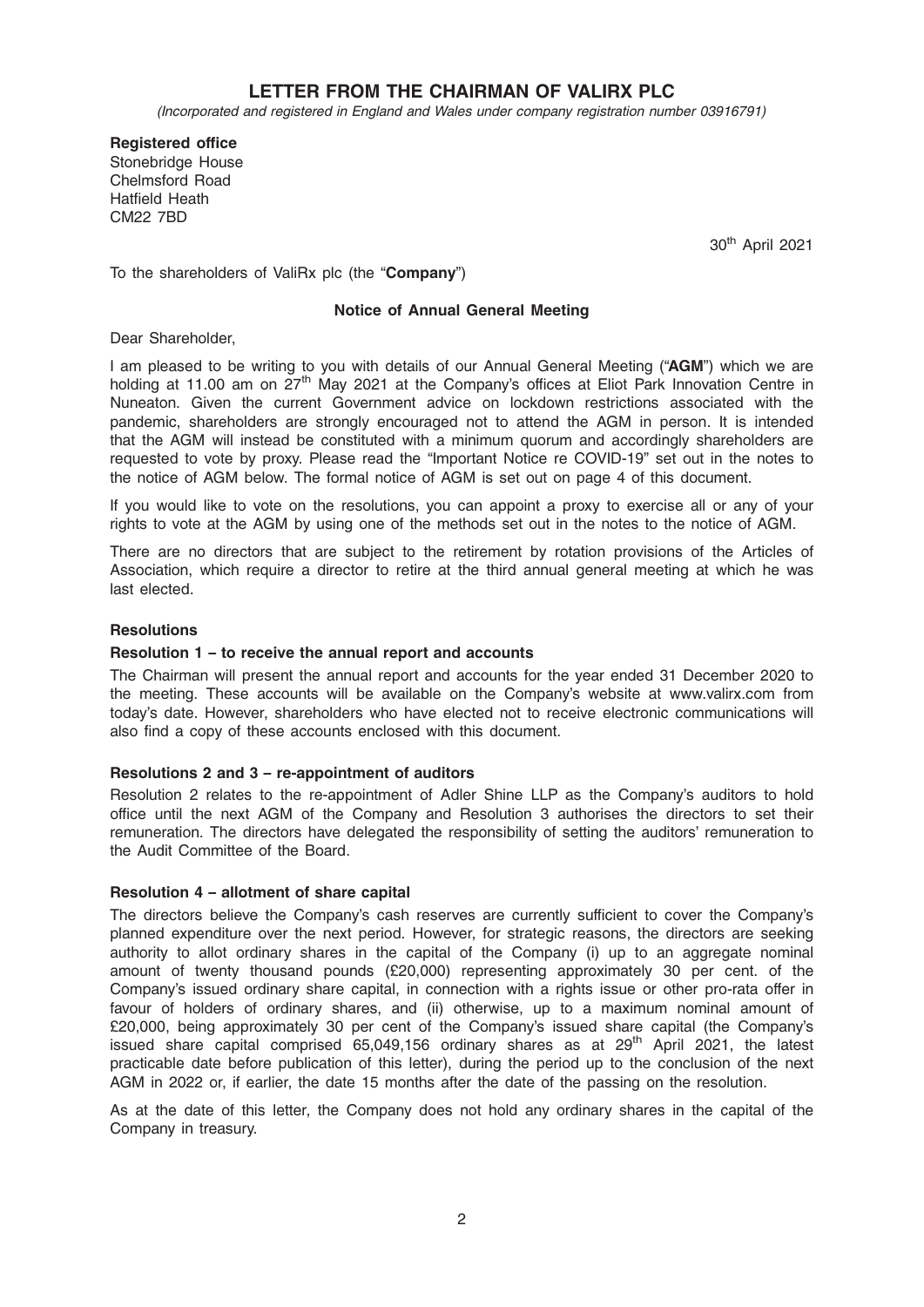## Resolution 5 – disapplication of statutory pre-emption rights

Resolution 5 will empower the directors to allot ordinary shares in the capital of the Company for cash on a non-pre-emptive basis:

- 1. up to an aggregate nominal amount of twenty thousand pounds (£20,000) representing approximately 30 per cent. of the Company's issued ordinary share capital, in connection with a rights issue or other pro-rata offer in favour of holders of ordinary shares; and
- 2. (otherwise than in connection with a rights issue or other such offer) up to a maximum nominal value of twenty thousand pounds (£20,000), representing approximately 30 per cent. of the issued ordinary share capital of the Company as at 29<sup>th</sup> April 2021 (the latest practicable date before publication of this letter).

The Board considers it appropriate to seek the levels of authority under Resolutions 4 and 5 in order to give the directors flexibility in implementing the Company's strategy as the Company moves to the next stage of its development. Resolution 5 is conditional on the passing of Resolution 4.

## Recommendation

The Board considers that the resolutions to be proposed at the AGM (the "Resolutions") will promote the success of the Company and are in the best interests of the Company and its shareholders as a whole. The directors unanimously recommend that you vote in favour of the Resolutions, as they intend to do in respect of their own beneficial holdings, which amount in aggregate to 988,500 ordinary shares representing approximately 1.5 per cent. of the existing issued ordinary share capital of the Company.

Yours sincerely

Dr Kevin Cox Chairman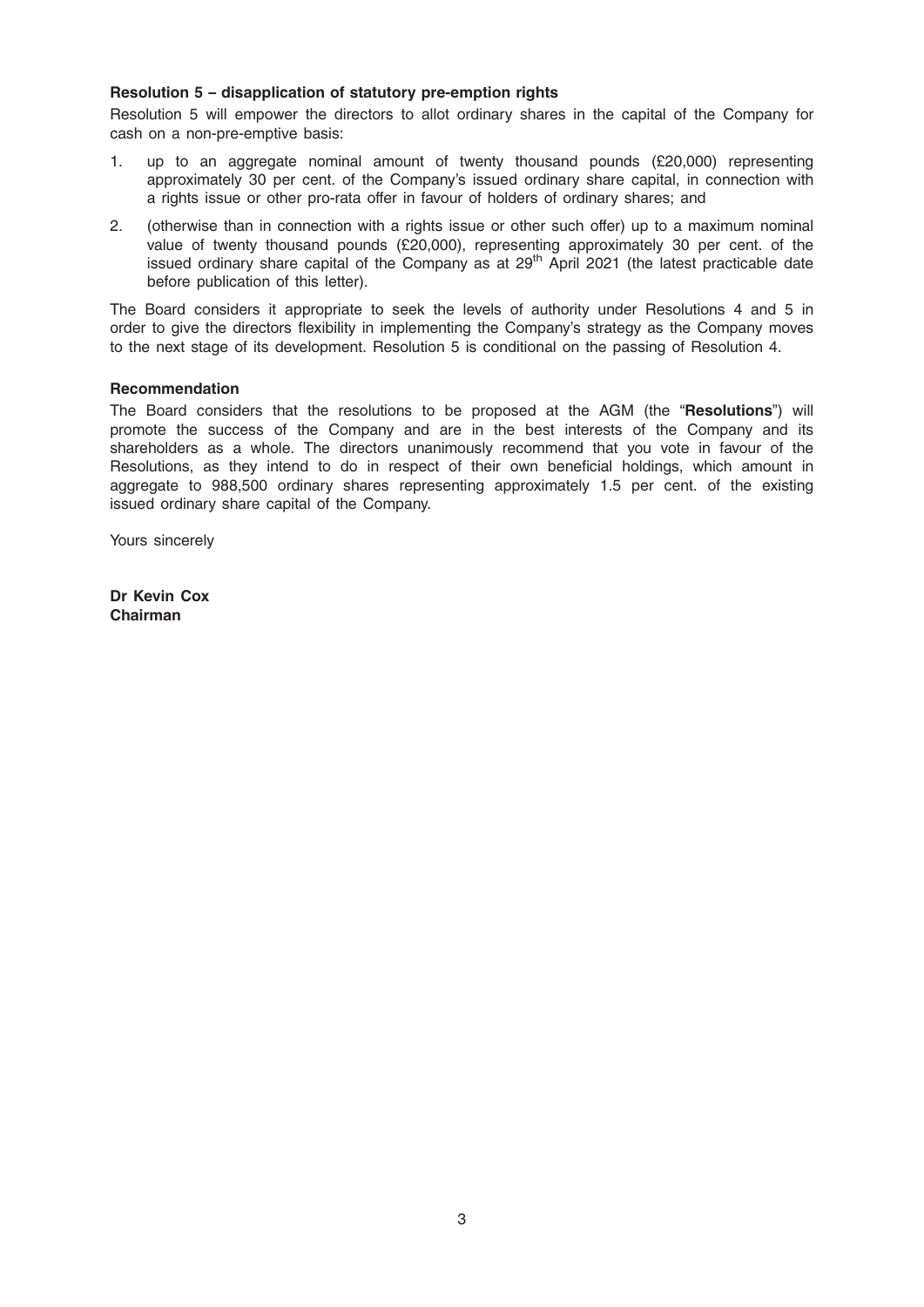# ValiRx plc Notice of Annual General Meeting 2021 Notice of Annual General Meeting ValiRx plc (the "Company")

Notice is hereby given that the Annual General Meeting of the Company will be held at the offices of the Company at Eliot Park Innovation Centre, 4 Barling Way, Nuneaton, CV10 7RH on 27<sup>th</sup> May 2021 at 11.00 am to transact the following business. Resolutions 1 to 4 inclusive will be proposed as ordinary resolutions. Resolution 5 will be proposed as a special resolution:

## ORDINARY RESOLUTIONS

- 1. To receive the report of the directors, the accounts and the auditors' report on the accounts and on the auditable part of the directors' Remuneration Report for the period ended 31 December 2020.
- 2. To re-appoint Adler Shine LLP as auditors to the Company, to hold office until the conclusion of the next Annual General Meeting at which accounts are laid before the Company.
- 3. To authorise the directors to determine the auditors' remuneration.
- 4. That the directors be and they are hereby generally and unconditionally authorised in accordance with section 551 of the Companies Act 2006 (the "Act") in substitution for all existing authorities to exercise all the powers of the Company to allot shares and to grant rights to subscribe for or to convert any security into shares in the Company and to make offers or agreements to allot shares in the Company and grant rights to subscribe for or to convert any security into shares in the Company (all together, "Relevant Securities"):
	- 4.1 up to an aggregate nominal amount of twenty thousand pounds (£20,000) representing approximately 30 per cent. of the Company's issued ordinary share capital, in connection with a rights issue or other pro-rata offer in favour of holders of ordinary shares where the securities respectively attributable to the interests of all those persons at such record date as the directors may determine are proportionate (as nearly as may be) to the respective numbers of ordinary shares held or deemed to be held by them or are otherwise allotted in accordance with the rights attaching to such securities subject in each case to such exclusions or other arrangements as the directors may consider necessary or expedient to deal with fractional entitlements or legal difficulties under the laws of any territory or the requirements of a regulatory body or stock exchange or by virtue of shares being represented by depositary receipts or any other matter whatsoever; and
	- 4.2 otherwise than pursuant to paragraph 4.1 above, up to an aggregate nominal amount of twenty thousand pounds (£20,000.00) representing approximately 30 per cent. of the Company's issued ordinary share capital,

provided that unless previously revoked, varied or extended this authority shall expire at the conclusion of the next Annual General Meeting of the Company after the passing of this resolution or, if earlier, on the date that is 15 months after the date of the Annual General Meeting, except that the Company may before such expiry make an offer or agreement that would or might require Relevant Securities to be allotted after such expiry and the directors may allot Relevant Securities in pursuance of any such offer or agreement as if the authority in question had not expired.

## SPECIAL RESOLUTION

- 5. That conditional on the passing of Resolution 4 the directors be and are empowered, in accordance with section 570 of the Act, to allot equity securities (as defined in section 560(1) of the Act) for cash pursuant to the authority conferred by Resolution 4 or by way of a sale of treasury shares as if section 561(1) of the Act did not apply to any such allotment, provided that this power shall be limited to:
	- 5.1 the allotment of equity securities, up to an aggregate nominal amount of twenty thousand pounds (£20,000) representing approximately 30 per cent. of the Company's issued ordinary share capital, in connection with a rights issue or other pro-rata offer in favour of holders of ordinary shares pursuant to the authority conferred by Resolution 4.1 subject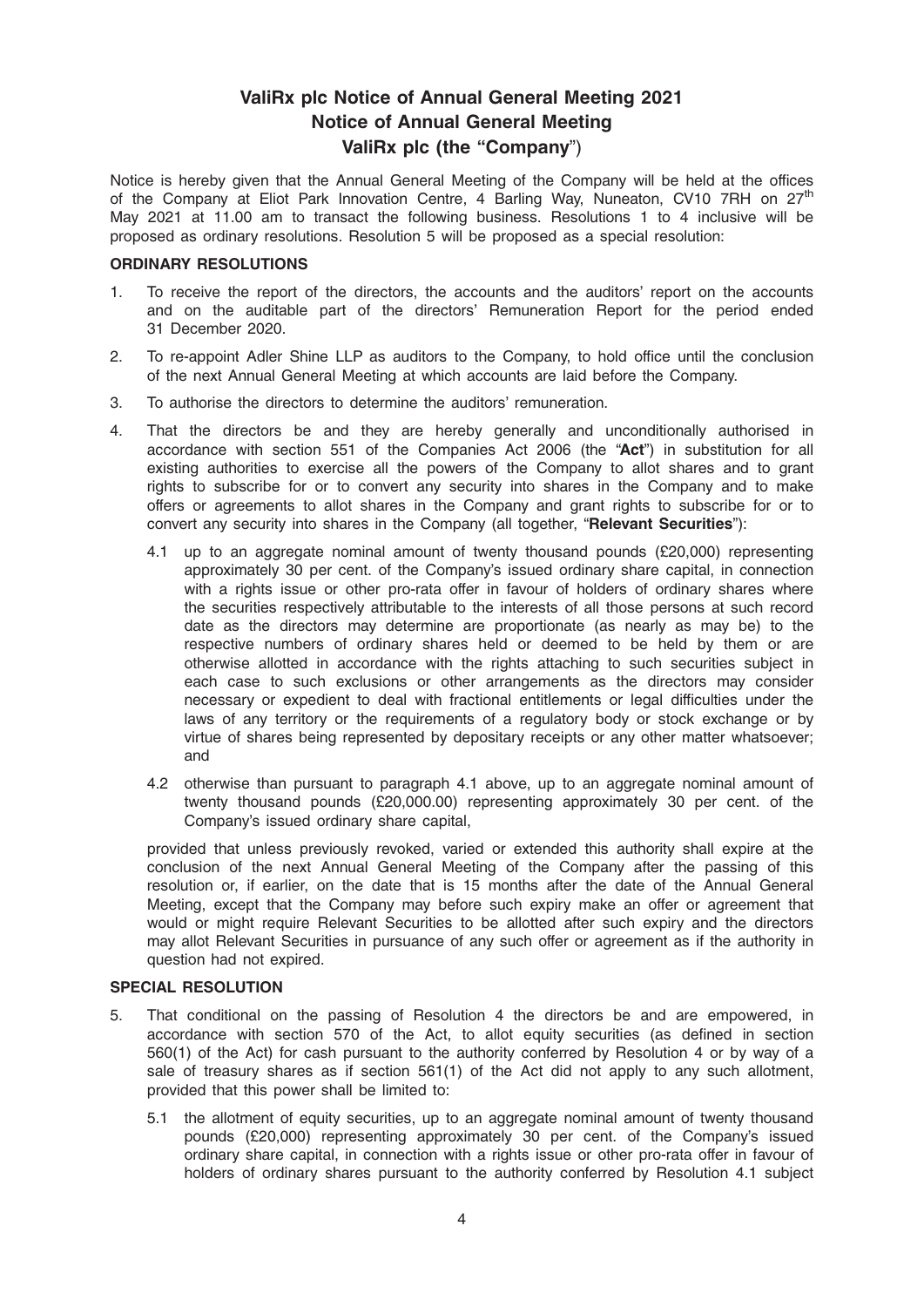in each case to such exclusions or other arrangements as the directors may consider necessary or expedient to deal with fractional entitlements or legal difficulties under the laws of any territory or the requirements of a regulatory body or stock exchange or by virtue of shares being represented by depositary receipts or any other matter whatsoever; and

5.2 the allotment (otherwise than pursuant to paragraph 5.1 above) of equity securities up to an aggregate nominal amount of twenty thousand pounds (£20,000.00) representing approximately 30 per cent. of the Company's issued ordinary share capital,

and unless previously revoked, varied or extended the power shall expire upon the expiry of the general authority conferred by Resolution 4 above, except that the Company may make an offer or agreement before this power expires that would or might require equity securities to be allotted after such expiry and the directors may allot equity securities in pursuance of such offer or agreement as if the power conferred by this resolution had not expired.

By order of the Board

Kevin Alexander Company Secretary 30th April 2021

Registered office Stonebridge House Chelmsford Road Hatfield Heath CM22 7BD

ValiRx plc Notice of Annual General Meeting 2021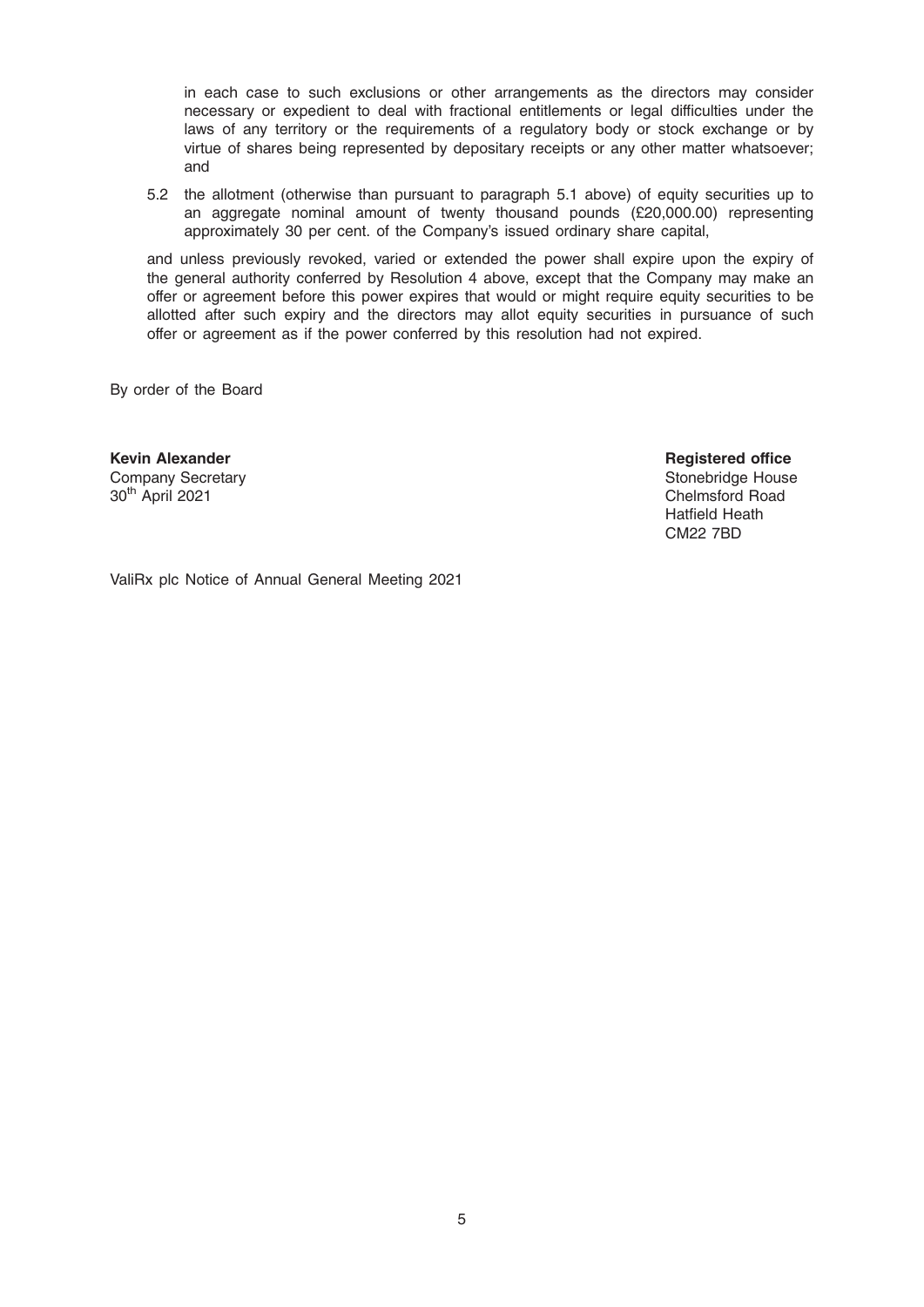#### **Notes**

- 1. A member entitled to attend and vote at the meeting is entitled to appoint another person(s) (who need not be a member of the Company) to exercise all or any of his rights to attend, speak and vote at the meeting. A member can appoint more than one proxy in relation to the meeting, provided that each proxy is appointed to exercise the rights attaching to different shares held by him. However, please read the "Important Notice re COVID-19" set out below.
- 2. Your proxy could be the Chairman, another director of the Company or another person who has agreed to attend to represent you. Your proxy will vote as you instruct and must attend the meeting for your vote to be counted. Details of how to appoint the Chairman or another person as your proxy using the proxy form are set out in the notes to the proxy form. Appointing a proxy does not preclude you from attending the meeting and voting in person. If you attend the meeting in person, your proxy appointment will automatically be terminated. However, please read the "Important Notice re COVID-19" set out below.
- 3. A proxy form is provided with this Notice and instructions for use are shown on the form. In order to be valid, a completed appointment of proxy must be returned to the Company by one of the following methods:
	- 3.1 in hard copy form by post, by courier or by hand to the Company's registrars, Neville Registrars, at the address shown on the form of proxy form; or
	- 3.2 in the case of CREST members, by using the CREST electronic proxy appointment service in accordance with the procedures set out below,

and in each case must be received by the Company not less than 48 hours before the time fixed for the meeting, excluding any part of a day that is not a working day.

Please note that any electronic communication sent to us or our registrars in respect of the appointment of a proxy that is found to contain a computer virus will not be accepted.

- 4. To change your proxy instructions you may return a new proxy appointment using the methods set out above. Where you have appointed a proxy using the hard copy proxy form and would like to change the instructions using another hard copy proxy form, please contact Neville Registrars at Neville House, Steelpark Road, Halesowen, B62 8HD. The deadline for receipt of proxy appointments (see above) also applies in relation to amended instructions. Any attempt to terminate or amend a proxy appointment received after the relevant deadline will be disregarded. Where two or more valid separate appointments of proxy are received in respect of the same share in respect of the same meeting, the one which is last sent shall be treated as replacing and revoking the other or others.
	- 5.1 CREST members who wish to appoint a proxy or proxies by using the CREST electronic proxy appointment service may do so by using the procedures described in the CREST Manual. CREST Personal Members or other CREST sponsored members, and those CREST members who have appointed a voting service provider(s), should refer to their CREST sponsor or voting service provider(s), who will be able to take the appropriate action on their behalf.
	- 5.2 In order for a proxy appointment made by means of CREST to be valid, the appropriate CREST message (a "CREST Proxy Instruction") must be properly authenticated in accordance with Euroclear UK & Ireland's specifications and must contain the information required for such instructions, as described in the CREST Manual. The message, regardless of whether it constitutes the appointment of a proxy or an amendment to the instruction given to a previously appointed proxy, must, in order to be valid, be transmitted so as to be received by the issuer's agent, Neville Registrars, Neville House, Steelpark Road, Halesowen, B62 8HD by the latest time(s) for receipt of proxy appointments specified in the notice of meeting. For this purpose, the time of receipt will be taken to be the time (as determined by the timestamp applied to the message by the CREST Applications Host) from which the issuer's agent is able to retrieve the message by enquiry to CREST in the manner prescribed by CREST.
	- 5.3 The Company may treat as invalid a CREST Proxy Instruction in the circumstances set out in Regulation 35(5)(a) of the Uncertificated Securities Regulations 2001.
	- 5.4 CREST members and, where applicable, their CREST sponsors or voting service providers should note that Euroclear UK & Ireland does not make available special procedures in CREST for any particular messages. Normal system timings and limitations will therefore apply in relation to the input of CREST Proxy Instructions. It is the responsibility of the CREST member concerned to take (or, if the CREST member is a CREST personal member or sponsored member or has appointed a voting service provider(s), to procure that his CREST sponsor or voting service provider(s) take(s)) such action as shall be necessary to ensure that a message is transmitted by means of the CREST system by any particular time. In this connection, CREST members and, where applicable, their CREST sponsors or voting service providers are referred, in particular, to those sections of the CREST Manual concerning practical limitations of the CREST system and timings.
- 6 Only those shareholders registered in the Register of Members of the Company as at 6.00 pm close of business on 25<sup>th</sup> May 2021 (or, if the meeting is adjourned, on the date that is two days before the time of the adjourned meeting) shall be entitled to attend and vote at the meeting or adjourned meeting in respect of the number of shares registered in their respective names at that time. Changes to the Register of Members after that time will be disregarded in determining the rights of any person to attend or vote at the meeting or adjourned meeting. However, please read the "Important Notice re COVID-19" set out below.
- 7 Any corporation that is a member can appoint one or more corporate representatives who may exercise on its behalf all of its powers as a member provided that they do not do so in relation to the same shares.
- 8 You may not use any electronic address provided either in this Notice of Annual General Meeting or any related documents (including the proxy form) to communicate with the Company for any purposes other than those expressly stated.
- 9 As at  $29<sup>th</sup>$  April 2021 (being the last business day before the publication of this notice), the Company's issued ordinary share capital consisted of 65,049,516 ordinary shares of 0.1 pence each carrying one vote each. The Company does not hold any shares in treasury.
- 10 Any member attending the meeting has the right to ask questions. The Company must cause to be answered any such question relating to the business being dealt with at the meeting but no such answer need be given if: 10.1 to do so would interfere unduly with the preparation for the meeting or involve the disclosure of confidential information; 10.2 the answer has already been given on a website in the form of an answer to a question; or
	- 10.3 it is undesirable in the interests of the Company or the good order of the meeting that the question be answered.
- 11 The following documents are available for inspection at the registered office of the Company during normal business hours on each weekday (public holidays excluded) and at the place of the Annual General Meeting for 15 minutes prior to and during the meeting:
	- 11.1 copies of the executive directors' service contracts with the Company; and
	- 11.2 copies of the letters of appointment of non-executive directors.